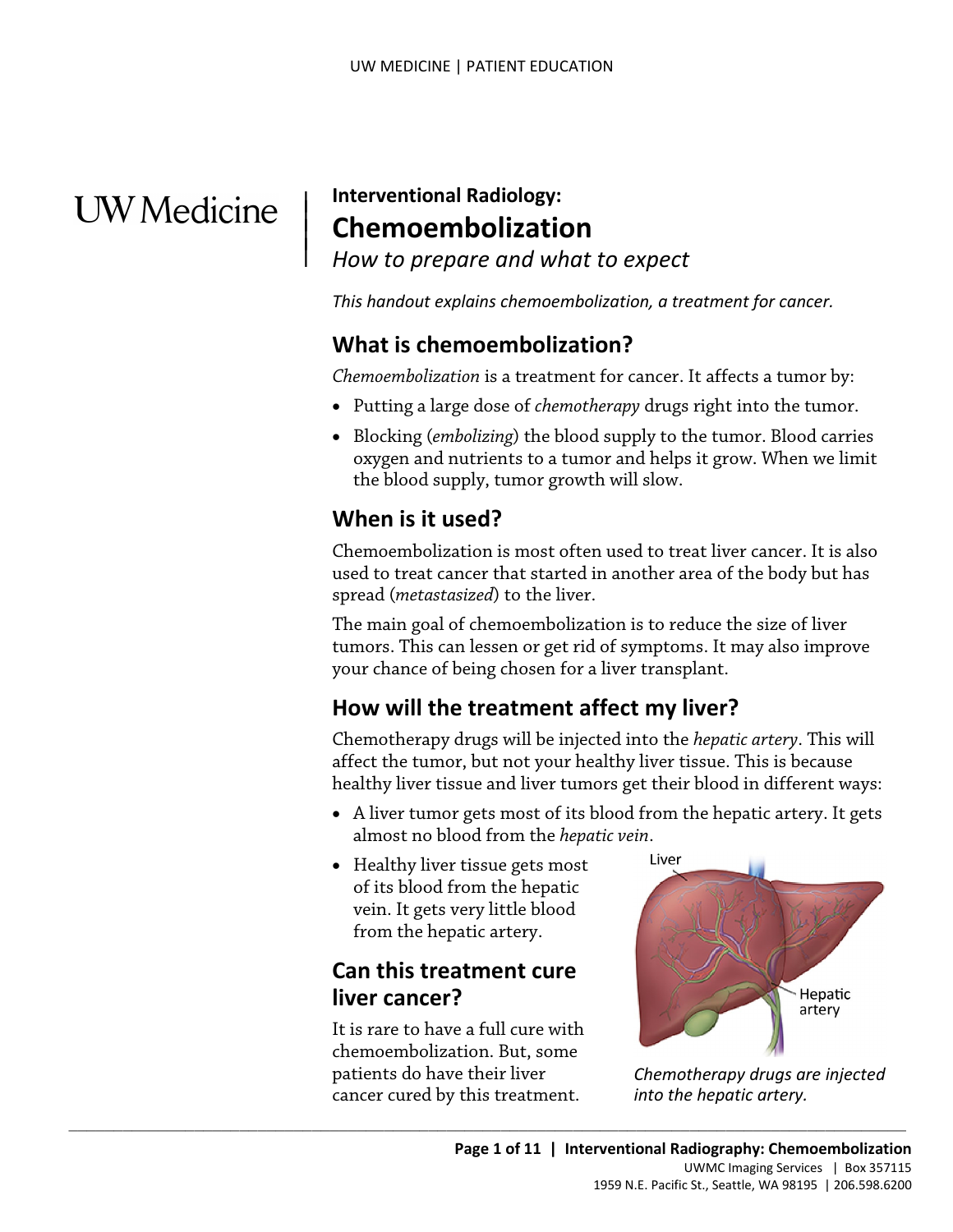Chemoembolization might be the only treatment you receive. Or, it may be used along with surgery or radiation. Your treatment plan will depend on the number and type of tumors you have.

## **How is it done?**

Your doctor will use X-rays to help guide a small tube (*catheter*) into an artery in your groin or wrist. The catheter tip is then moved into the artery that supplies blood to the liver tumor.

Chemotherapy drugs are mixed with a material that will block the flow of blood. This solution is sent through the catheter into the tumor.

## **What drugs are used?**

Your doctor will choose your chemotherapy drugs based on the type of tumor you have:

- For *hepatocellular carcinoma* (HCC), we often use a drug called<br>doxorubicin. HCC is liver cancer that started in the liver, not can<br>that has spread to the liver.<br>• For other tumors, we often use a mixture of 3 drugs: do • For *hepatocellular carcinoma* (HCC), we often use a drug called doxorubicin. HCC is liver cancer that started in the liver, not cancer that has spread to the liver.
	- For other tumors, we often use a mixture of 3 drugs: doxorubicin, mitomycin, and cisplatin.

## **Do the drugs have side effects?**

 $\_$  ,  $\_$  ,  $\_$  ,  $\_$  ,  $\_$  ,  $\_$  ,  $\_$  ,  $\_$  ,  $\_$  ,  $\_$  ,  $\_$  ,  $\_$  ,  $\_$  ,  $\_$  ,  $\_$  ,  $\_$  ,  $\_$  ,  $\_$  ,  $\_$  ,  $\_$  ,  $\_$  ,  $\_$  ,  $\_$  ,  $\_$  ,  $\_$  ,  $\_$  ,  $\_$  ,  $\_$  ,  $\_$  ,  $\_$  ,  $\_$  ,  $\_$  ,  $\_$  ,  $\_$  ,  $\_$  ,  $\_$  ,  $\_$  ,

The drugs used in chemoembolization are absorbed into your body very slowly. This lessens the short-term side effects that people often have with chemotherapy. But, it does not get rid of all side effects.

#### **Common Side Effects**

 The most common side effects after treatment are nausea and fatigue. Nausea is more likely to occur when the mixture of 3 drugs is used.

#### **Rare Side Effects**

Chemoembolization may also cause more severe side effects. These problems are rare:

- **Doxorubicin** in large doses can damage the heart. We advise that a patient receive no more than about 500 mg of doxorubicin over their lifetime. Each round of chemotherapy uses about 50 mg. Because of this, we advise having no more than 10 treatments with this drug during your lifetime.
- your kidneys work. • **Mitomycin** can make your fingers and toes tingle or feel numb. It can also cause weakness and fatigue. In some people, it causes short-term hair loss or hair thinning. It can also affect how well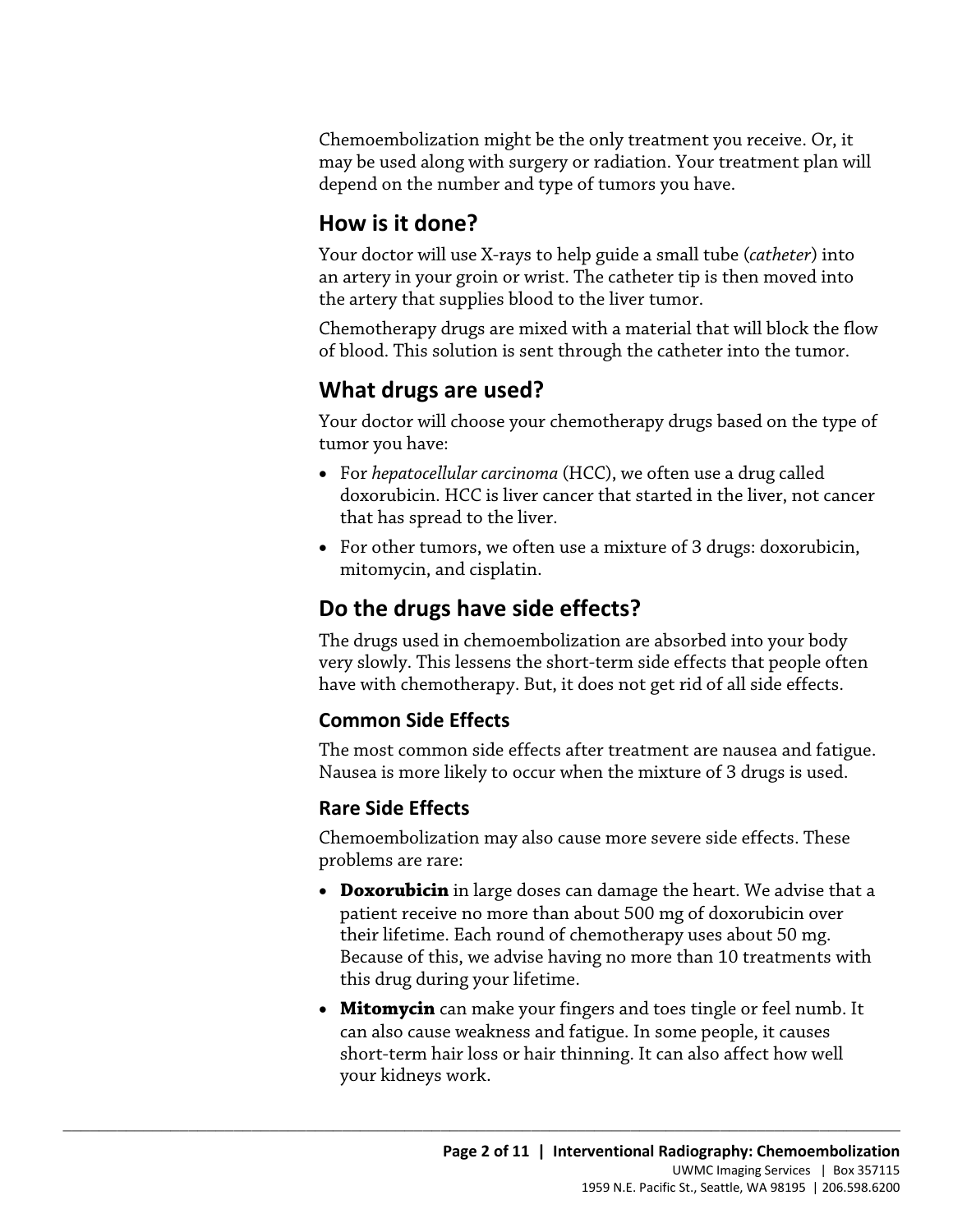• **Cisplatin** can cause ringing in the ears, hearing problems, and balance problems. It can also lower the production of some types of blood cells for a short time. This can increase your risk of bleeding and infection.

Your doctor can tell you more about these side effects. Be sure to ask all your questions and talk about any concerns with your doctor.

## **How do I prepare for the procedure?**

First, you will meet with an *interventional radiologist* (IR). This doctor specializes in using *minimally invasive methods* to diagnose and treat health problems.

At this visit:

- You will have blood drawn. The results of your blood tests will help us understand how your liver and kidneys are working. The tests will also tell the IR if your blood is clotting normally.
- heart scan. • If you have a history of heart disease, we will schedule you for a
- Tod will have blood drawn. The results of your blood tests will held us understand how your liver and kidneys are working. The tests will also tell the IR if your blood is clotting normally.<br>
 If you have a history of hea • Tell your IR what medicines, herbs, and supplements you take regularly. Your IR will need to know if you are taking anything that could affect your blood's ability to clot. This includes medicines such as Coumadin (warfarin), Plavix, and aspirin, and herbs such as ginkgo biloba, licorice root, or turmeric.

 After this visit, your IR will tell you if you need to make changes in the medicines you are taking.

## **Before Your Procedure**

#### **Arrival Time**

 If you are an *outpatient* (not staying in the hospital), a nurse will call you the afternoon before your procedure. If your procedure is on a Monday, the nurse will call you the Friday before. The nurse will:

• Tell you when to arrive at the hospital

 $\_$  ,  $\_$  ,  $\_$  ,  $\_$  ,  $\_$  ,  $\_$  ,  $\_$  ,  $\_$  ,  $\_$  ,  $\_$  ,  $\_$  ,  $\_$  ,  $\_$  ,  $\_$  ,  $\_$  ,  $\_$  ,  $\_$  ,  $\_$  ,  $\_$  ,  $\_$  ,  $\_$  ,  $\_$  ,  $\_$  ,  $\_$  ,  $\_$  ,  $\_$  ,  $\_$  ,  $\_$  ,  $\_$  ,  $\_$  ,  $\_$  ,  $\_$  ,  $\_$  ,  $\_$  ,  $\_$  ,  $\_$  ,  $\_$  ,

- Remind you what to do on the morning of your procedure
- Answer any questions you have

#### **Interpreter Services**

If you do not understand English well enough to understand these instructions or the details of the procedure, tell us **right away**. We will arrange for a hospital interpreter to help you. This service is free. **A family member or friend may not interpret for you.**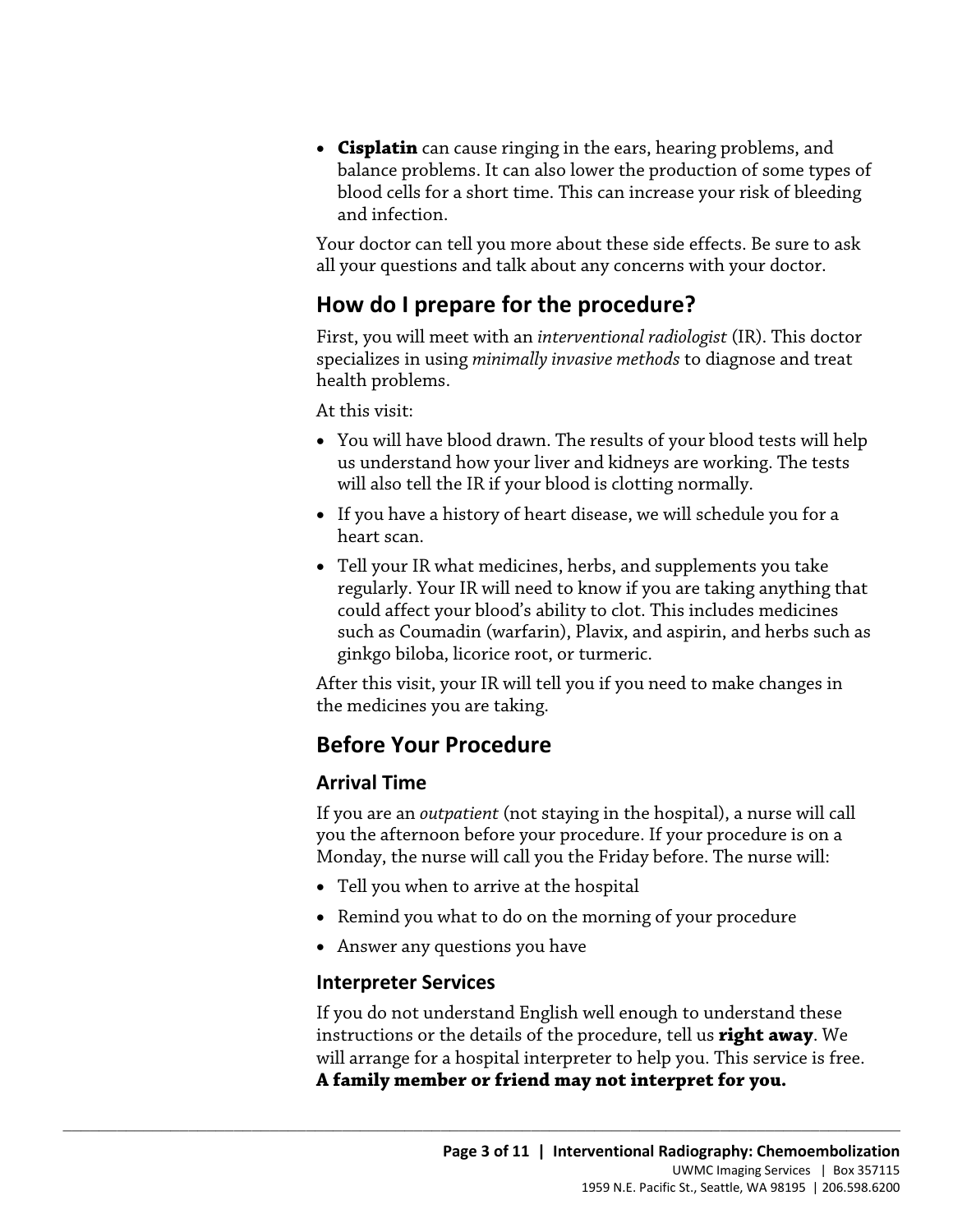#### **Allergies**

If you have had an allergy or bad reaction to *contrast* (X-ray dye) in the past, please call our Interventional Radiology Nurse Coordinator (see numbers on the last page). You may need medicine for this allergy before the procedure.

#### **Medicine to Protect Your Kidneys**

If we need to give you contrast for the procedure and your kidneys are not working normally, we may prescribe a medicine for you to take before and after your procedure. This medicine will help protect your kidneys.

## **Blood Test**

You most likely will need a blood test done within the 14 days before your procedure. Sometimes, we can do this when you arrive for your procedure. We will tell you if we need to draw blood before that day.

#### **Blood-thinning Medicines**

You most likely will need a blood test done within the 14 days befor<br>your procedure. Sometimes, we can do this when you arrive for you<br>procedure. We will tell you if we need to draw blood before that day<br>**Blood-thinning Me** If you take a blood thinner such as Lovenox (enoxaparin), Coumadin (warfarin), or Plavix (clopidogrel), you may need to stop taking it for 1 to 10 days before the procedure. The length of time depends on which medicine you are taking. If you have not been told what to do, talk with your provider or the clinic that prescribes the medicine. Ask when to stop taking this medicine.

> **IMPORTANT:** If you have ever had a heart stent, a prosthetic heart valve, or a pulmonary embolism, or if you have atrial fibrillation with a history of a stroke, you **must** contact the provider who prescribes your blood-thinning medicine. Tell them that you are having a medical procedure. Ask what to do about your dose before your procedure.

#### **Diabetes Medicines**

If you have diabetes and take insulin or metformin (Glucophage), we will give you instructions about holding or adjusting your dose for the day of your procedure.

## **Sedation**

Before your procedure, you will be given a *sedative* (medicine to make you relax) through an *intravenous line* (IV) in one of your arm veins. You will stay awake, but feel sleepy. This is called *moderate sedation*. You will still feel sleepy for a while after the procedure.

For some people, using moderate sedation is not safe. If this is true for you, you will need general *anesthesia* (medicine to make you sleep during the procedure).

 $\_$  , and the set of the set of the set of the set of the set of the set of the set of the set of the set of the set of the set of the set of the set of the set of the set of the set of the set of the set of the set of th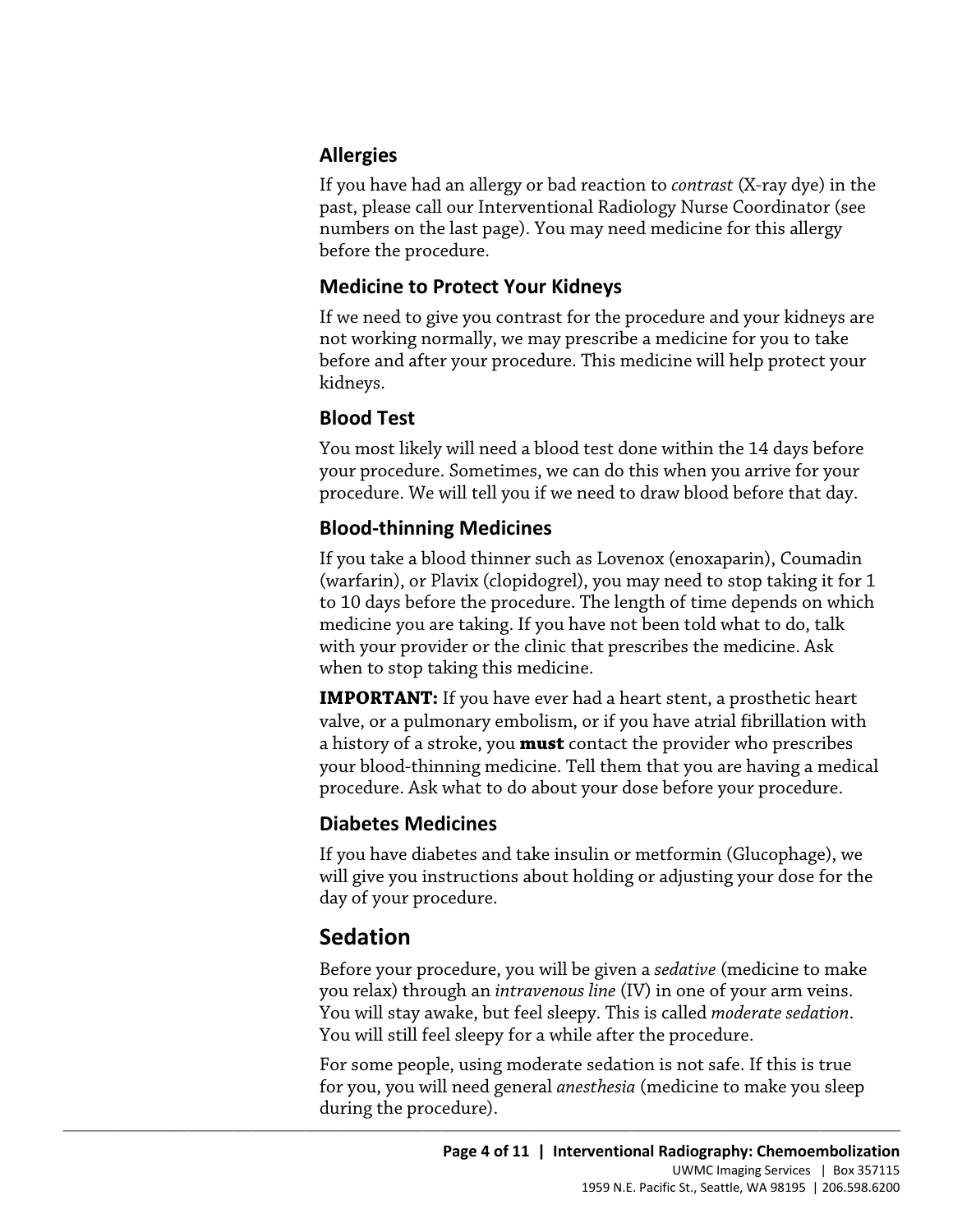Let us know **right away** if you:

- Have needed anesthesia for basic procedures in the past
- Have *sleep apnea* or chronic breathing problems (you might use a CPAP or BiPAP device while sleeping)
- Use high doses of an *opioid* pain medicine
- Have severe heart, lung, or kidney disease
- Have back or breathing problems that make it hard to lie flat for about 1 hour
- Have a hard time lying still during medical procedures
- Weigh more than 300 pounds (136 kilograms)

If you have any of these health issues, we may need to give you different medicines. Instead of a sedative, you might receive:

- Only a *local anesthetic* (numbing medicine), such as lidocaine.
- A local anesthetic and a single pain or anxiety medicine. This is called *minimal sedation*.
- different medicines. Instead of a sedative, you might receive:<br>
 Only a *local anesthetic* (numbing medicine), such as lidocaine.<br>
 A local anesthetic and a single pain or anxiety medicine. This is<br>
called *minimal sedat* • *General anesthesia* (medicine to make you sleep). This medicine is given by an anesthesia provider.

#### **Day Before Your Procedure**

• Drink lots of fluids. You may eat as usual.

 $\_$  ,  $\_$  ,  $\_$  ,  $\_$  ,  $\_$  ,  $\_$  ,  $\_$  ,  $\_$  ,  $\_$  ,  $\_$  ,  $\_$  ,  $\_$  ,  $\_$  ,  $\_$  ,  $\_$  ,  $\_$  ,  $\_$  ,  $\_$  ,  $\_$  ,  $\_$  ,  $\_$  ,  $\_$  ,  $\_$  ,  $\_$  ,  $\_$  ,  $\_$  ,  $\_$  ,  $\_$  ,  $\_$  ,  $\_$  ,  $\_$  ,  $\_$  ,  $\_$  ,  $\_$  ,  $\_$  ,  $\_$  ,  $\_$  ,

- • If you are an *outpatient* (not staying overnight in the hospital):
	- procedure. **You may NOT drive yourself home or take a bus,**  – Plan for a responsible adult to drive you home after your **taxi, or shuttle by yourself.** You may take a bus, taxi, or shuttle **if** you have a responsible adult to ride with you.
	- Plan for a responsible adult to stay with you the rest of the day.

 **or ride with you on a bus, taxi, or shuttle, we will need to reschedule IMPORTANT: If you do not have a responsible adult to drive you home your procedure.** 

#### **Procedure Day**

- doctor or nurse tells you to hold them. (Some patients may need to • Take your usual medicines on the day of the procedure, unless your stop taking their blood-thinning or other prescription medicines.)
- • Do **not** take vitamins or other supplements. They can upset an empty stomach.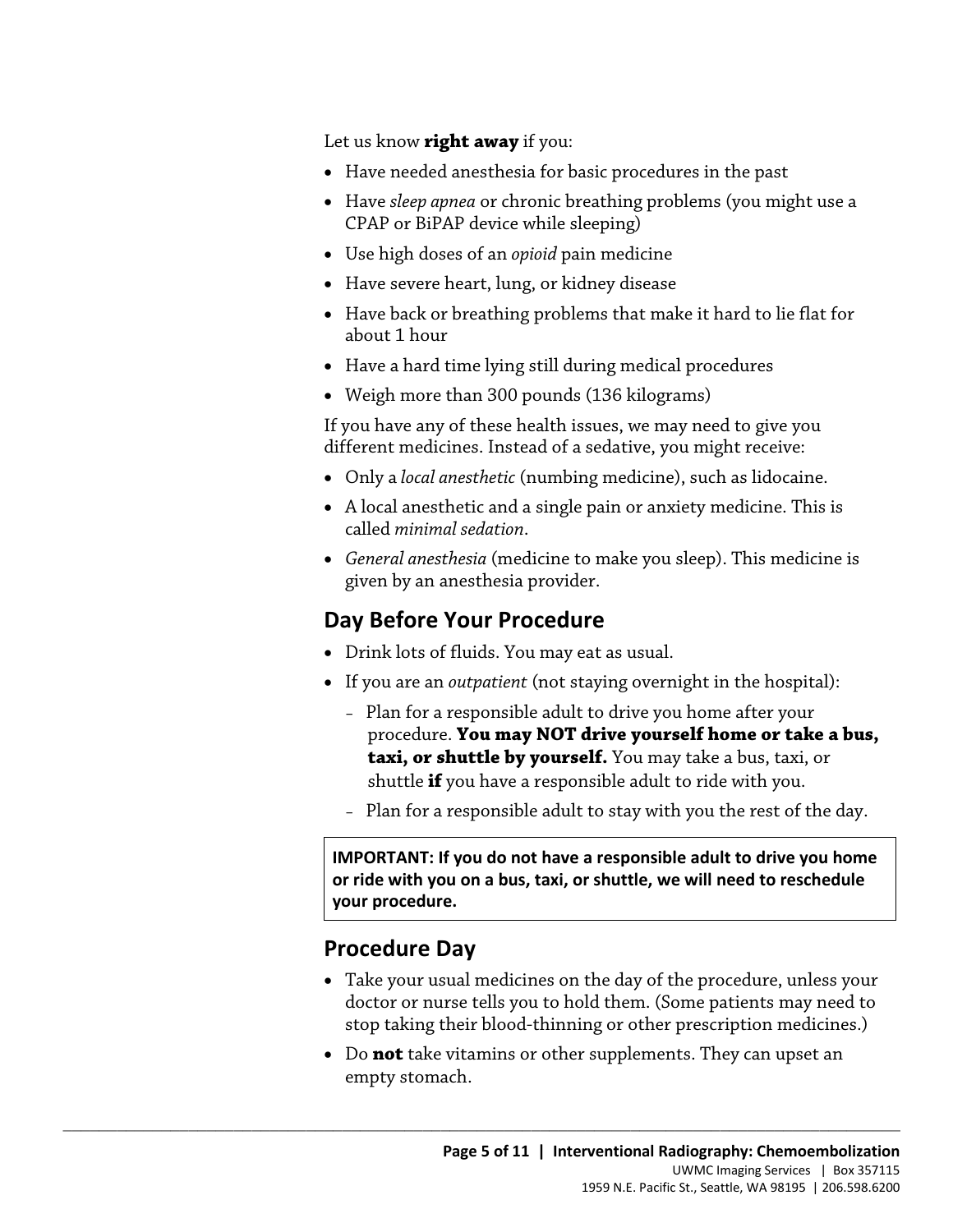- Starting **6 hours** before your procedure, **stop eating solid foods.**  You may have only *clear liquids* (liquid you can see through), such as water, broth, cranberry juice, or weak tea.
- Starting **2 hours** before your procedure, take **nothing** at all by mouth.
- If you must take medicines, take them with **only** a sip of water.
- Bring with you a list of all the medicines you take.
- Plan to spend most of the day in the hospital.

#### **At the Hospital**

- You may have been told to go to Outpatient Lab for a blood draw. Do this before you check in. The lab is on the 3rd floor of the hospital, next to Outpatient Pharmacy, near the Cascade elevators.
- Unless you are told otherwise, check in at Admitting on the 2nd floor, next to Radiology. Take the Pacific elevator to the 2nd floor.
- All hospital, next to Outpatient Pharmacy, near the Cascade elevator<br>
 Unless you are told otherwise, check in at Admitting on the 2nd<br>
floor, next to Radiology. Take the Pacific elevator to the 2nd floor<br>
 Take the Paci • Take the Pacific Elevator to the 2nd floor of the hospital. Admitting is on the right side of Radiology Department.
	- After checking in, go to Radiology Reception Desk.
	- we need to treat other people with unexpected and urgent • If there is a delay in starting your procedure, it is usually because problems. Thank you for your patience if this occurs.
	- When we are ready to start your procedure, a staff member will:
		- Take you to a pre-procedure area
		- Give you a hospital gown to put on
		- Give you a bag for your belongings
	- While you are in the pre-procedure area:

- Your family or a friend can be with you.
- and go over what to expect. This nurse will also give you sedation – A nurse will ask you some health questions, take your vital signs (such as heart rate), place an *intravenous* (IV) tube in your arm, medicine.
- A radiologist or physician assistant will talk with you about the risk and benefits of the procedure. They will ask you to sign a consent form, if you have not already signed one.
- You will be able to ask any questions you have.
- If you are scheduled to have general anesthesia, the anesthesia care provider will meet you and go over your health history.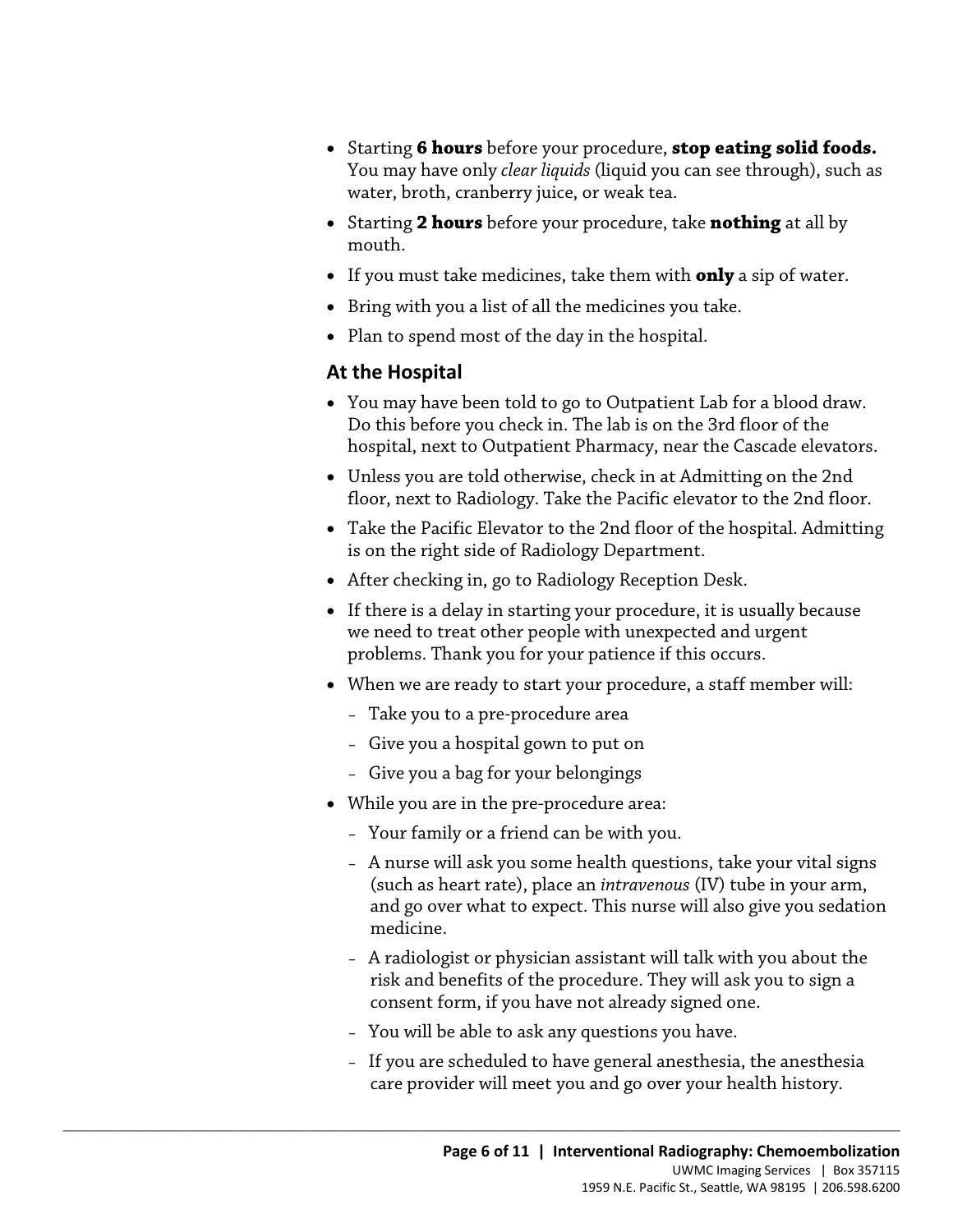• The nurse will then take you to the Radiology suite. This nurse will be with you for the entire procedure and will monitor you afterward.

## **What happens during the procedure?**

- If you need an interpreter, they will be in the room or will be able to talk with you and hear you through an intercom.
- You will lie on a flat X-ray table. We will take X-rays during the procedure to help your doctor see your liver and the tumor(s).
- We will place wires on your body to monitor your heart rate.
- • You will have a cuff around your arm. It will inflate from time to time to check your blood pressure.
- Prongs in your nose will give you oxygen. A probe on one of your fingers will show us how well you are breathing the oxygen.
- Prongs in your nose will give you oxygen. A probe on one of you fingers will show us how well you are breathing the oxygen.<br>• For your safety, the entire medical team will ask you to confirm your name again. They will go • For your safety, the entire medical team will ask you to confirm your name again. They will go over your allergies, and explain what we plan to do. We do this for every procedure and every patient.
	- shave some hair in the area where the doctor will be working. • A technologist will use a special soap to clean your skin around the puncture site in your groin or wrist. The technologist may need to
	- Tell the technologist if you have any allergies.
	- *anesthetic* (numbing medicine). You will feel a sting for about 10 to • Before the catheter is inserted, the doctor will inject a local 15 seconds. After that, the area should be numb and you should feel only minor discomfort.
	- It is normal to feel pressure or slight pain at the site that is being treated. Please tell your nurse if you feel pain.
	- Your doctor will guide a small catheter into an artery in your groin or wrist. The tip will be moved into the hepatic artery.
	- The chemotherapy drug will then be sent through the catheter into the tumor. The catheter is then removed.
	- We will apply pressure to the insertion site for a short time. A special closure device may be used to help close the puncture site. We will then place a bandage over the site.

## **What happens after the procedure?**

- If you:
	- Had general anesthesia, you will be watched for a short time in the Radiology department or recovery room.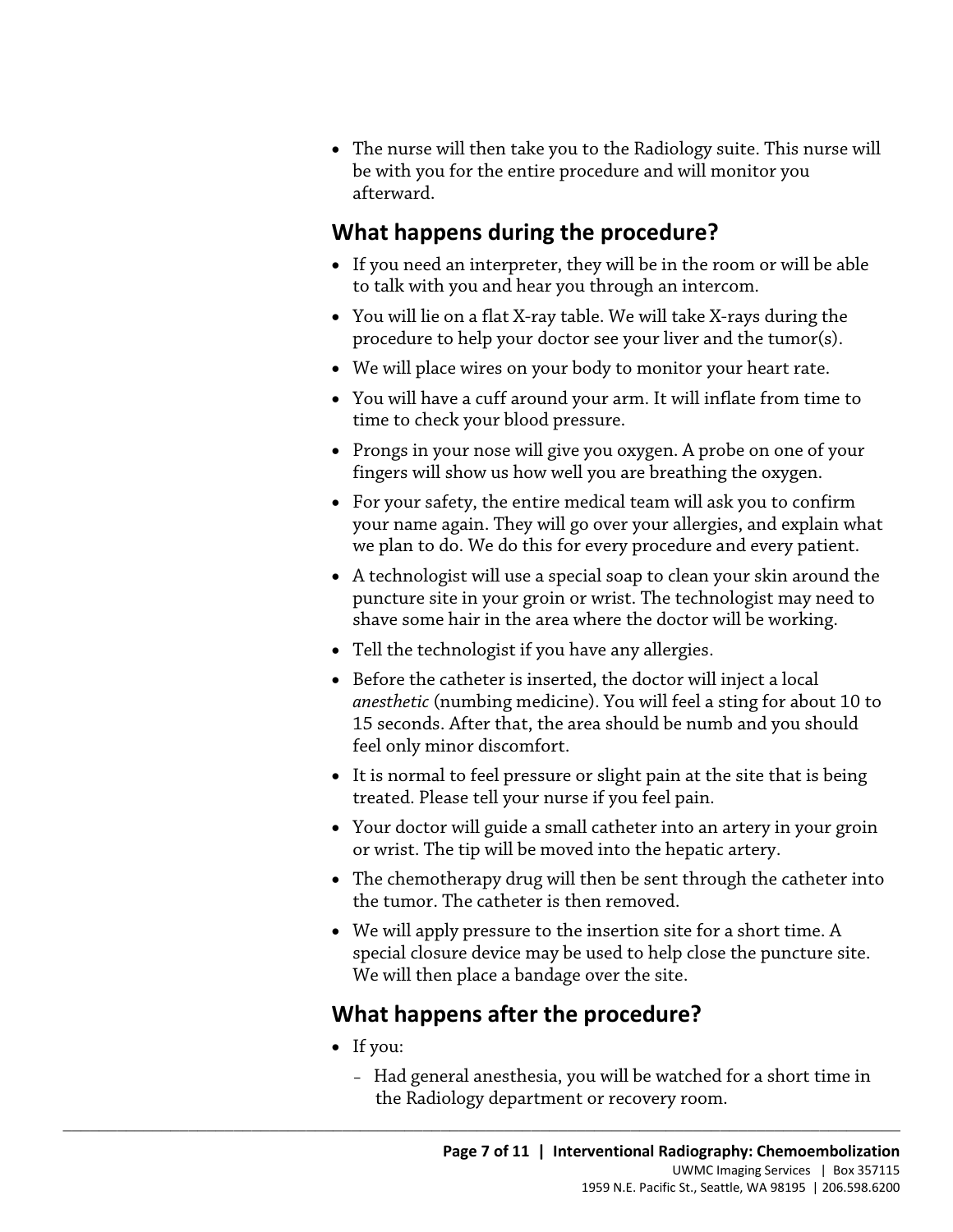- Are an outpatient, you will be moved to a short-stay unit in the hospital to complete your recovery.
- – Are staying overnight in the hospital, you will be moved to a room. Most patients can go home by 11 a.m. the next morning. room on an inpatient unit. You will spend the night in this
- When you are settled into the short-stay unit or the inpatient unit:
	- Your family member or friend will be able to be with you. You will be able to eat and drink.
	- For 2 to 6 hours, **you will need to lie flat on your back on a stretcher or bed**. The length of time depends on whether or not we applied a closure device after the procedure.
- was inserted very still, to lower the risk of bleeding from the<br>artery. This will be either your leg or your wrist, depending on<br>where the catheter was inserted. If needed, your nurses may us<br>an arm board to help stabilize – During this time, you must keep your limb where the catheter was inserted very still, to lower the risk of bleeding from the artery. This will be either your leg or your wrist, depending on where the catheter was inserted. If needed, your nurses may use an arm board to help stabilize your wrist.
	- We will make sure you can move safely before you get up to walk. A nurse or patient care technician (PCT) will help you get out of bed. Most times, we place a gait belt around your waist for extra safety.

#### **If You Are an Outpatient**

You will be able to go home once:

- You are fully awake
- You can eat, drink, and use the restroom
- Your nausea and pain are under control
- Your vital signs are stable
- You can walk safely
- You have a responsible driver to take you home
- You have a responsible person to stay with you at home overnight

Before you leave the hospital, we will give you prescriptions for medicines to help with pain, nausea, and constipation.

## **Self-care at Home**

 could affect your judgment. You may also be lightheaded or feel dizzy. The sedation medicine will stay in your body for several hours. It

#### **For 24 Hours**

- Do **not** drive a car.
- $\_$  , and the set of the set of the set of the set of the set of the set of the set of the set of the set of the set of the set of the set of the set of the set of the set of the set of the set of the set of the set of th • Do **not** use machinery or power tools.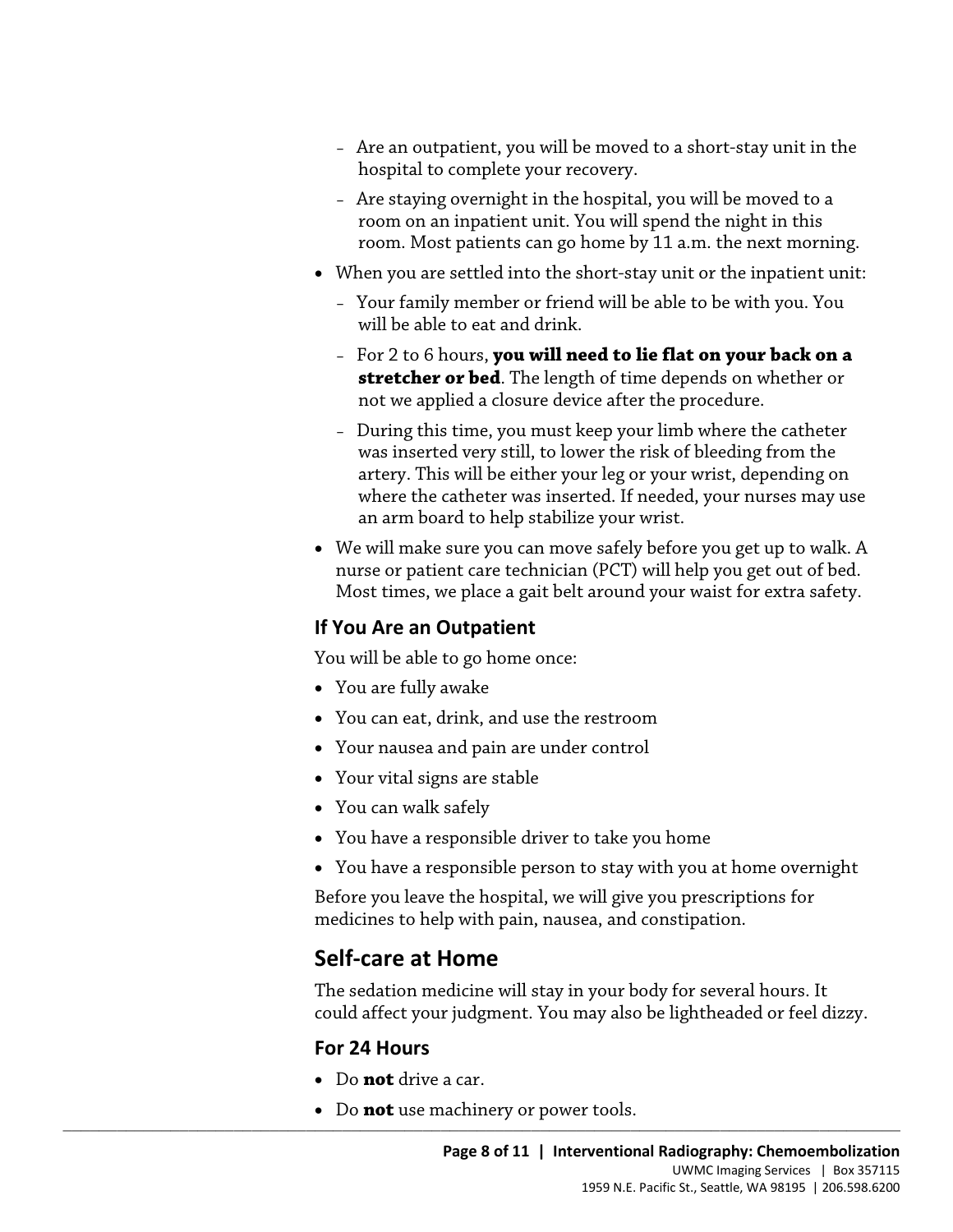- Do **not** drink alcohol.
- Do **not** take medicines such as tranquilizers or sleeping pills, unless your doctor prescribed them.
- Do **not** make important decisions or sign legal documents.
- Do **not** be responsible for children, pets, or an adult who needs care.
- Keep your puncture site covered with the dressing. Make sure it stays clean and dry.

#### **To Help Speed Your Recovery**

- Do only light activities and get plenty of rest.
- Have someone stay with you overnight.
- Eat as usual.
- Drink lots of fluids.
- Resume taking your usual medicines. Take only the medicines that your doctors prescribed or approved.

#### **For 48 to 72 Hours**

- of milk weighs almost 9 pounds). - Eat as usual.<br>
- Drink lots of fluids.<br>
- Resume taking your usual medicines. Take only the medicines that<br>
your doctors prescribed or approved.<br>
- Do **not** lift anything that weighs more than 5 to 10 pounds (a galloc of • Do **not** lift anything that weighs more than 5 to 10 pounds (a gallon
	- Do only moderate activities. This will help your puncture site heal.
	- Avoid hard work and any exercise that makes you breathe harder or makes your heart beat faster.

#### **Dressing Care**

- • After 24 hours, remove the dressing. Check the puncture site for any signs listed under "When to Call" on page 10.
- • You may shower after 24 hours. Do **not** scrub the puncture site. Allow warm, soapy water to gently run over the site.
- After showering:
	- Gently pat the site dry with a clean towel.
	- Do **not** apply lotion, ointment, or powder to the site.
	- You may apply a new bandage.

- Change the bandage every day for the next few days. Always check the site when you remove the bandage.
- Do **not** take a bath, sit in a hot tub, go swimming, or allow your puncture site to be covered with water until it is fully healed.
- You may have some discomfort at the puncture site for 1 to 2 days.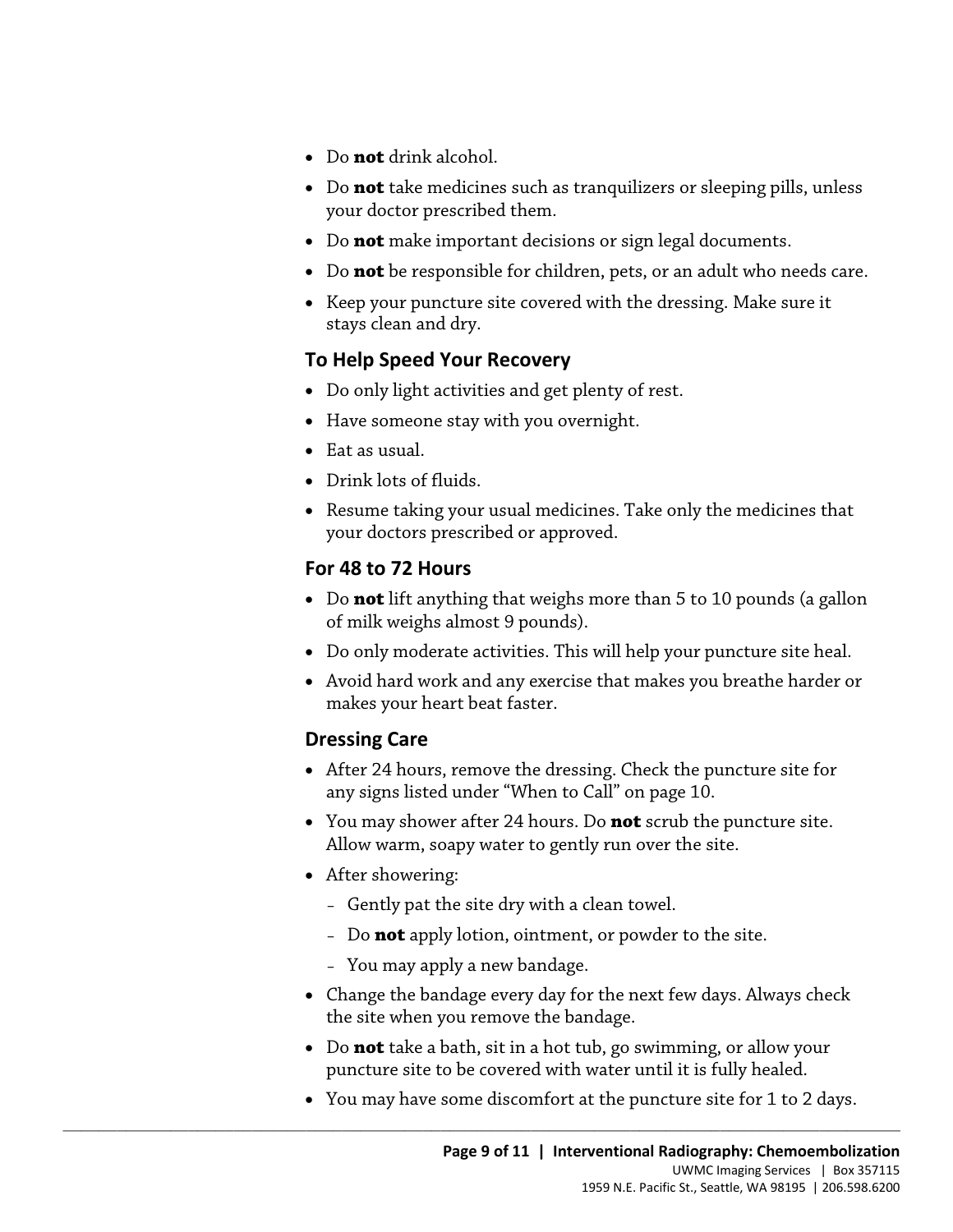## **Side Effects**

 include pain, nausea, a low fever, and chills. This is called *post-embolic*  Most patients have some side effects after chemoembolization. They *syndrome.* 

- any tissue. Most times, this pain can be treated with pain pills. • **Pain** is a common side effect. It occurs because the tumor's blood supply has been cut off. Lack of blood and oxygen causes pain in
- • **Fatigue** and **loss of appetite** are common for 2 weeks. These recovery. symptoms may last longer. Most times, these are part of a normal
- You may have **fevers** for about 1 week.

Most patients can return to their normal activities within 1 week.

## **Follow-up Care**

- **Follow-up Care**<br>
 You may need more than 1 session of chemoembolization. If so,<br>
you will wait about 1 month between sessions. This wait time<br>
makes it easier on your liver.<br>
 Computed tomography (CT) scans may be done • You may need more than 1 session of chemoembolization. If so, you will wait about 1 month between sessions. This wait time makes it easier on your liver.
	- *Computed tomography* (CT) scans may be done the day after each chemoembolization. The scans will show where the chemotherapy material has collected in the liver.
	- More CT scans will be done 3 months after your last treatment. These scans will show how much the tumors have shrunk.
	- Most doctors advise their patients to have repeated CT or *magnetic resonance imaging* (MRI) scans. These scans will check for any new liver tumors. Most times, these scans are done:
		- Every 3 months for 2 years
		- Then, every 6 months for the rest of your life
	- Chemoembolization can be repeated many times over many years, as long as:
		- There is blood flow to your tumor(s)
		- Your liver is working well
		- Your health allows you to handle the procedure

## **When to Call**

Call one of the numbers listed on page 11 under "Who to Call" if you have any of these symptoms:

- Bleeding from the puncture site that fills your bandage
- Swelling at the puncture site